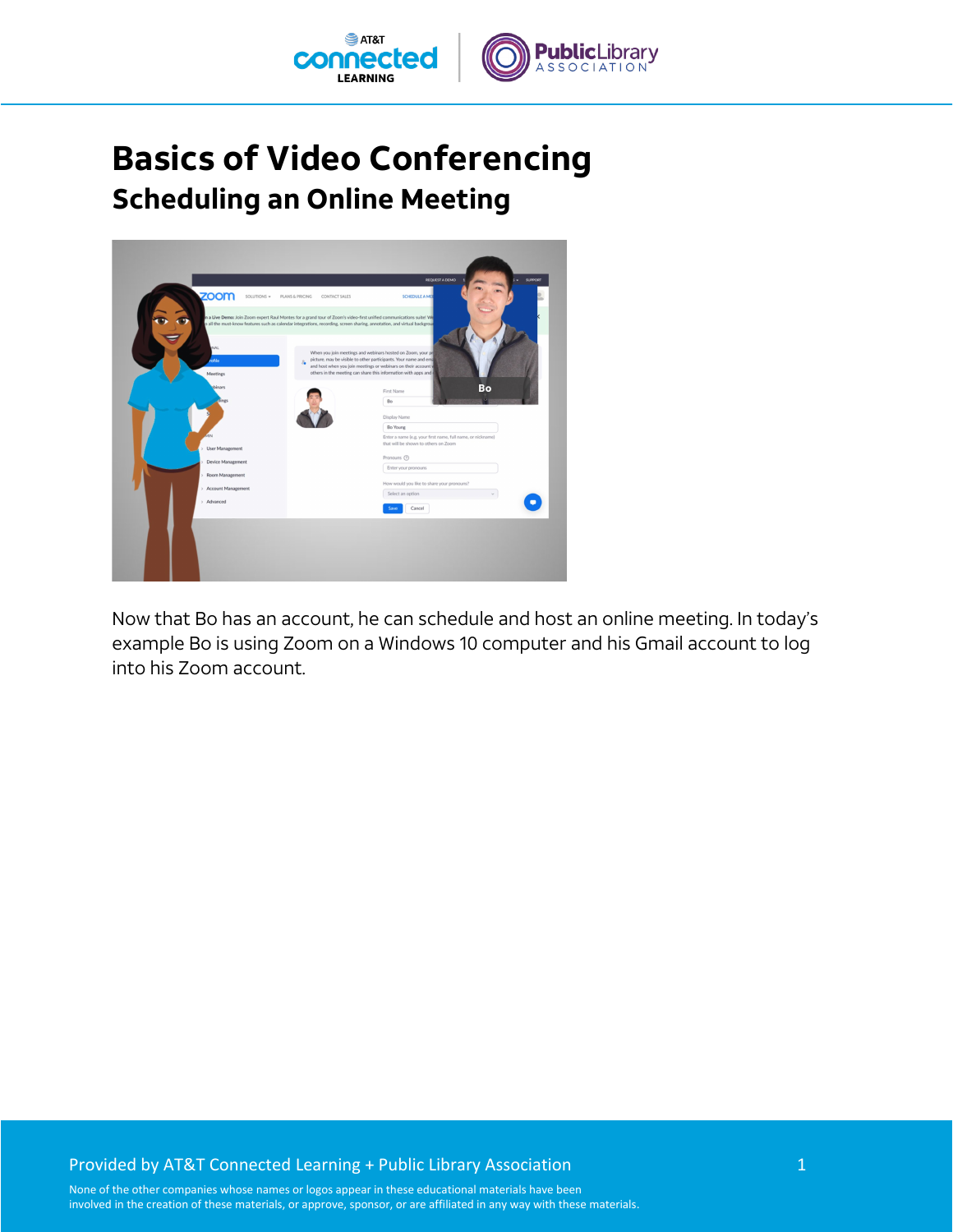



Bo wants to schedule a meeting with his daughter's teacher next week. Bo opens a browser window goes to the Zoom home page at www.zoom.com,



clicks Sign In,

Provided by AT&T Connected Learning + Public Library Association 2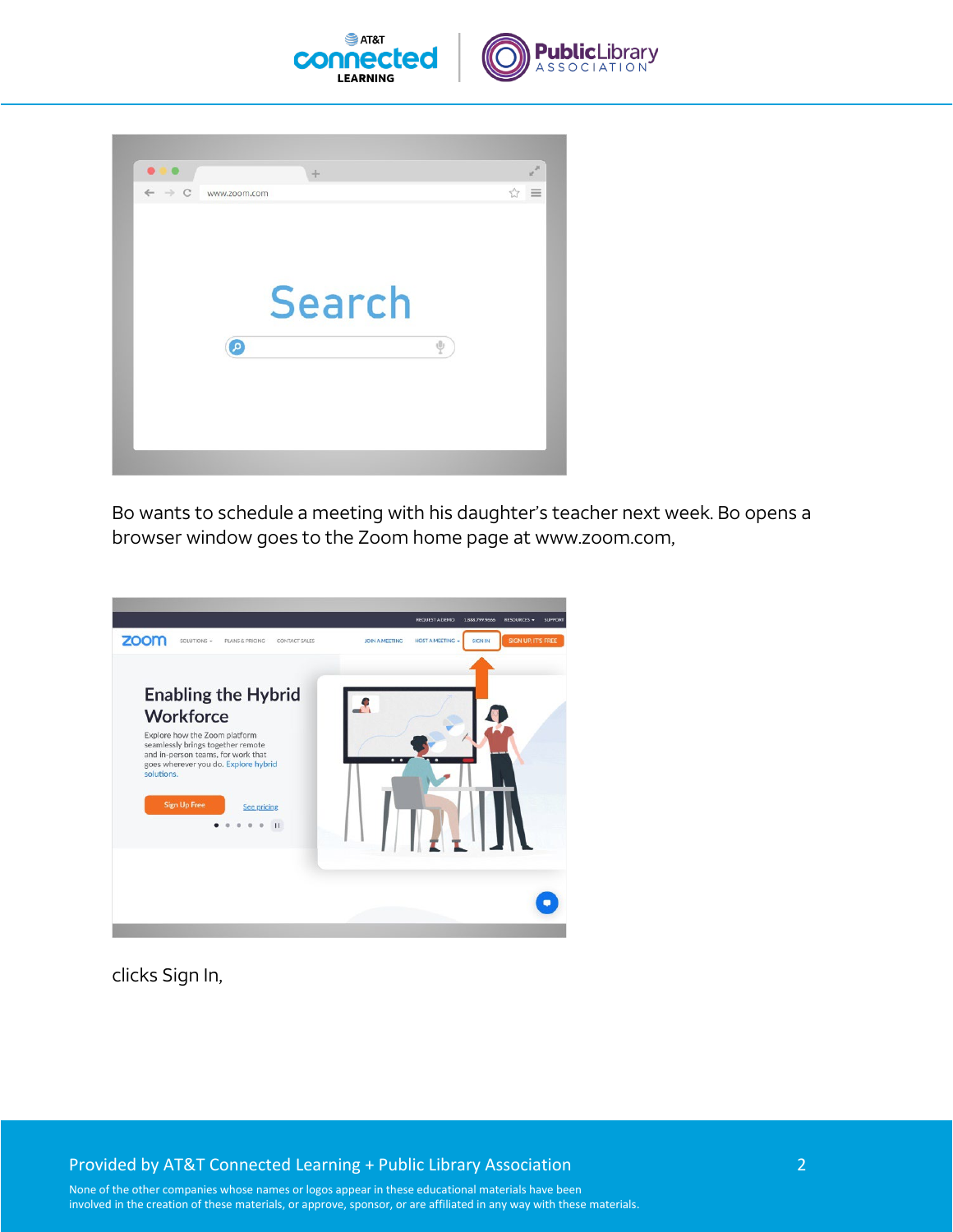

| zoom | SOLUTIONS -<br>PLANS & PRICING                               | <b>CONTACT SALES</b> | <b>JOIN A MEETING</b>                                          | <b>REQUEST A DEMO</b><br><b>HOST A MEETING +</b>                                                      | 1.888.799.9666<br><b>SIGN IN</b> | <b>RESOURCES -</b><br>SIGN UP, IT'S FREE | <b>SUPPORT</b> |
|------|--------------------------------------------------------------|----------------------|----------------------------------------------------------------|-------------------------------------------------------------------------------------------------------|----------------------------------|------------------------------------------|----------------|
|      | <b>SIGN IN</b><br>Welcome back!<br>New to Zoom? Sign Up Free |                      | Email Address<br>Password<br><br>of Service.<br>Stay signed in | bo.young1992@gmail.com<br>By signing in, I agree to the Zoom's Privacy Statement and Terms<br>Sign In | Forgot password?                 | E<br>E                                   |                |

enters his email and password,

| zoom | SOLUTIONS -<br>PLANS & PRICING                               | CONTACT SALES | <b>JOIN A MEETING</b>                                                                    | <b>REQUEST A DEMO</b><br><b>HOST A MEETING +</b>                            | 1.888.799.9666<br><b>SIGN IN</b> | <b>RESOURCES -</b><br>SIGN UP, IT'S FREE | <b>SUPPORT</b> |
|------|--------------------------------------------------------------|---------------|------------------------------------------------------------------------------------------|-----------------------------------------------------------------------------|----------------------------------|------------------------------------------|----------------|
|      | <b>SIGN IN</b><br>Welcome back!<br>New to Zoom? Sign Up Free |               | Email Address<br>bo.young1992@gmail.com<br>Password<br><br>of Service.<br>Stay signed in | By signing in, I agree to the Zoom's Privacy Statement and Terms<br>Sign In | Forgot password?                 | 冒<br>Ξ                                   |                |

and clicks Sign In.

Provided by AT&T Connected Learning + Public Library Association 3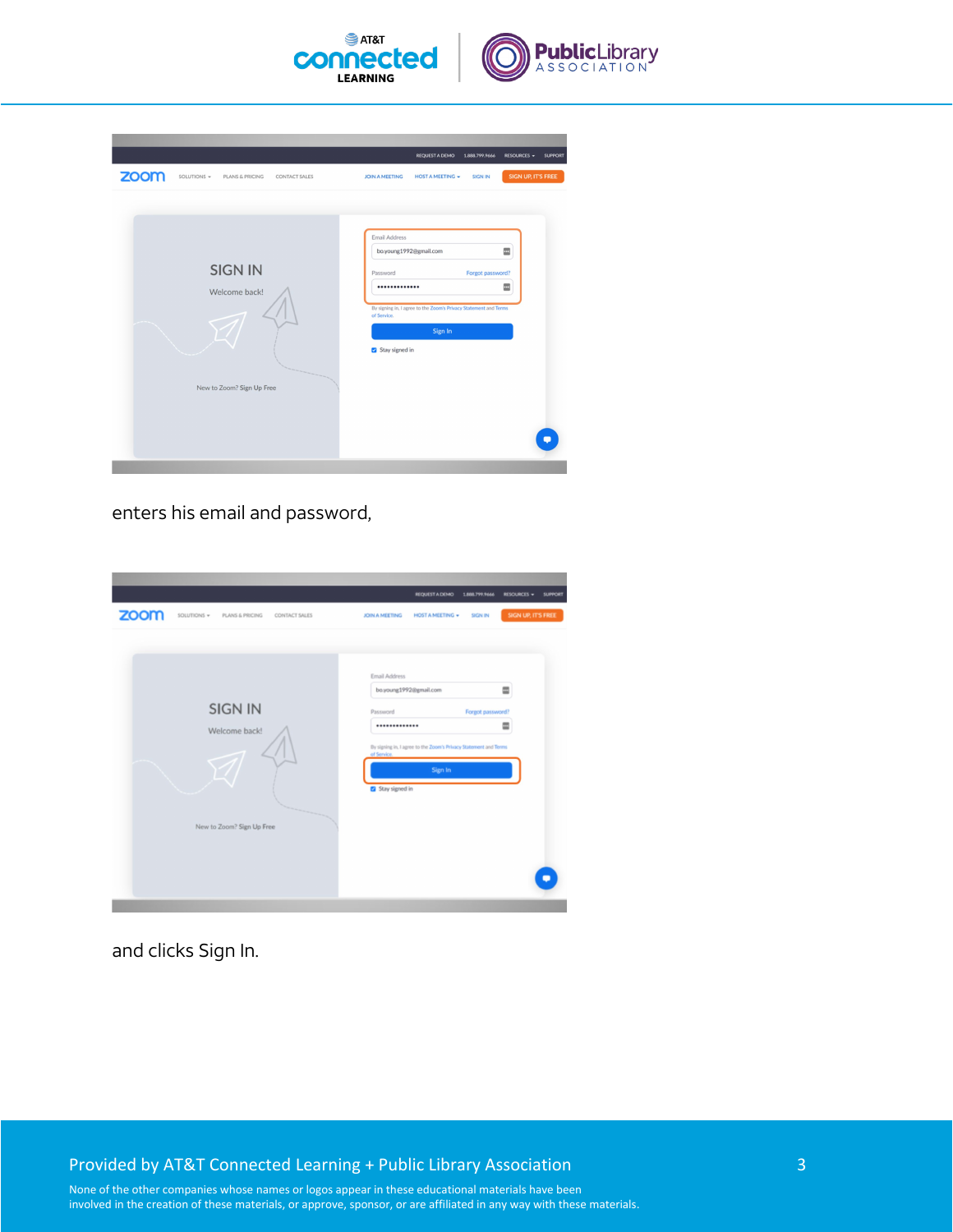

|                                           |                                  | <b>REQUEST A DEMO</b><br>1.888.799.9666                                                                                                                                                                                                                                                                                                             | <b>RESOURCES -</b><br><b>SUPPORT</b> |
|-------------------------------------------|----------------------------------|-----------------------------------------------------------------------------------------------------------------------------------------------------------------------------------------------------------------------------------------------------------------------------------------------------------------------------------------------------|--------------------------------------|
| zoom<br>SOLUTIONS -                       | PLANS & PRICING<br>CONTACT SALES | <b>SCHEDULE A MEETING</b><br><b>JOIN A MEETING</b>                                                                                                                                                                                                                                                                                                  | HOST A MEETING                       |
| PERSONAL                                  |                                  |                                                                                                                                                                                                                                                                                                                                                     |                                      |
| Profile                                   | g.                               | When you join meetings and webinars hosted on Zoom, your profile information, including your name and profile<br>picture, may be visible to other participants. Your name and email address will also be visible to the account owner<br>and host when you join meetings or webinars on their account while you're signed in. The account owner and |                                      |
| Meetings                                  |                                  | others in the meeting can share this information with apps and others.                                                                                                                                                                                                                                                                              |                                      |
| <b>Webinars</b>                           |                                  | <b>Bo Young</b>                                                                                                                                                                                                                                                                                                                                     |                                      |
| Recordings                                |                                  | <b>Bo Young</b>                                                                                                                                                                                                                                                                                                                                     | Edit                                 |
| Settings                                  |                                  |                                                                                                                                                                                                                                                                                                                                                     |                                      |
| <b>ADMIN</b>                              |                                  |                                                                                                                                                                                                                                                                                                                                                     |                                      |
| > User Management                         | Personal                         |                                                                                                                                                                                                                                                                                                                                                     |                                      |
| <b>Device Management</b><br>$\mathcal{P}$ |                                  |                                                                                                                                                                                                                                                                                                                                                     |                                      |
| Room Management<br>s.                     | Phone                            | Not set                                                                                                                                                                                                                                                                                                                                             | <b>Add Phone Number</b>              |
| > Account Management                      | Language                         | English                                                                                                                                                                                                                                                                                                                                             | Edit                                 |
|                                           |                                  |                                                                                                                                                                                                                                                                                                                                                     |                                      |
| Advanced<br>s                             | Time Zone                        | (GMT-7:00) Mountain Time (US and Canada)                                                                                                                                                                                                                                                                                                            | Edit                                 |
|                                           | Date Format                      | mm/dd/yyyy<br>Example: 01/07/2022                                                                                                                                                                                                                                                                                                                   |                                      |
| <b>Zoom Learning Center</b>               |                                  |                                                                                                                                                                                                                                                                                                                                                     |                                      |
|                                           | Time Format                      | Use 12-hour time (Example: 02:00 PM).                                                                                                                                                                                                                                                                                                               |                                      |

From this page Bo can join a meeting now

|                                                 |                                  | 1.888.799.9666<br><b>REQUEST A DEMO</b>                                                                                                                                                                                            | <b>RESOURCES -</b><br><b>SUPPORT</b> |
|-------------------------------------------------|----------------------------------|------------------------------------------------------------------------------------------------------------------------------------------------------------------------------------------------------------------------------------|--------------------------------------|
| <b>ZOOM</b><br>SOLUTIONS -                      | PLANS & PRICING<br>CONTACT SALES | <b>SCHEDULE AMEETING</b><br><b>JOIN A MEETING</b>                                                                                                                                                                                  | <b>HOST A MEETING</b>                |
| PERSONAL                                        |                                  | When you join meetings and webinars hosted on Zoom, your prome information, including your name and profile                                                                                                                        |                                      |
| Profile                                         | g.                               | picture, may be visible to other participants. Your name and email address will also be visible to the account owner<br>and host when you join meetings or webinars on their account while you're signed in. The account owner and |                                      |
| Meetings                                        |                                  | others in the meeting can share this information with apps and others.                                                                                                                                                             |                                      |
| Webinars                                        |                                  | <b>Bo Young</b>                                                                                                                                                                                                                    |                                      |
| Recordings                                      |                                  | <b>Bo Young</b>                                                                                                                                                                                                                    | Edit                                 |
| Settings                                        |                                  |                                                                                                                                                                                                                                    |                                      |
| <b>ADMIN</b>                                    |                                  |                                                                                                                                                                                                                                    |                                      |
| <b>User Management</b><br>$\boldsymbol{\gamma}$ | Personal                         |                                                                                                                                                                                                                                    |                                      |
| <b>Device Management</b><br>$\lambda$           | Phone                            | Not set                                                                                                                                                                                                                            |                                      |
| Room Management<br>$\mathcal{P}$                |                                  |                                                                                                                                                                                                                                    | <b>Add Phone Number</b>              |
| <b>Account Management</b><br>$\geq$             | Language                         | English                                                                                                                                                                                                                            | Edit                                 |
| Advanced<br>s                                   | Time Zone                        | (GMT-7:00) Mountain Time (US and Canada)                                                                                                                                                                                           | Edit                                 |
|                                                 | Date Format                      | Example: 01/07/2022<br>mm/dd/yyyy                                                                                                                                                                                                  |                                      |
| <b>Zoom Learning Center</b>                     |                                  |                                                                                                                                                                                                                                    |                                      |

or schedule a meeting for a later date.

Bo wants to schedule a meeting with his child's teacher for next week, so he clicks on Schedule a Meeting.

Provided by AT&T Connected Learning + Public Library Association 4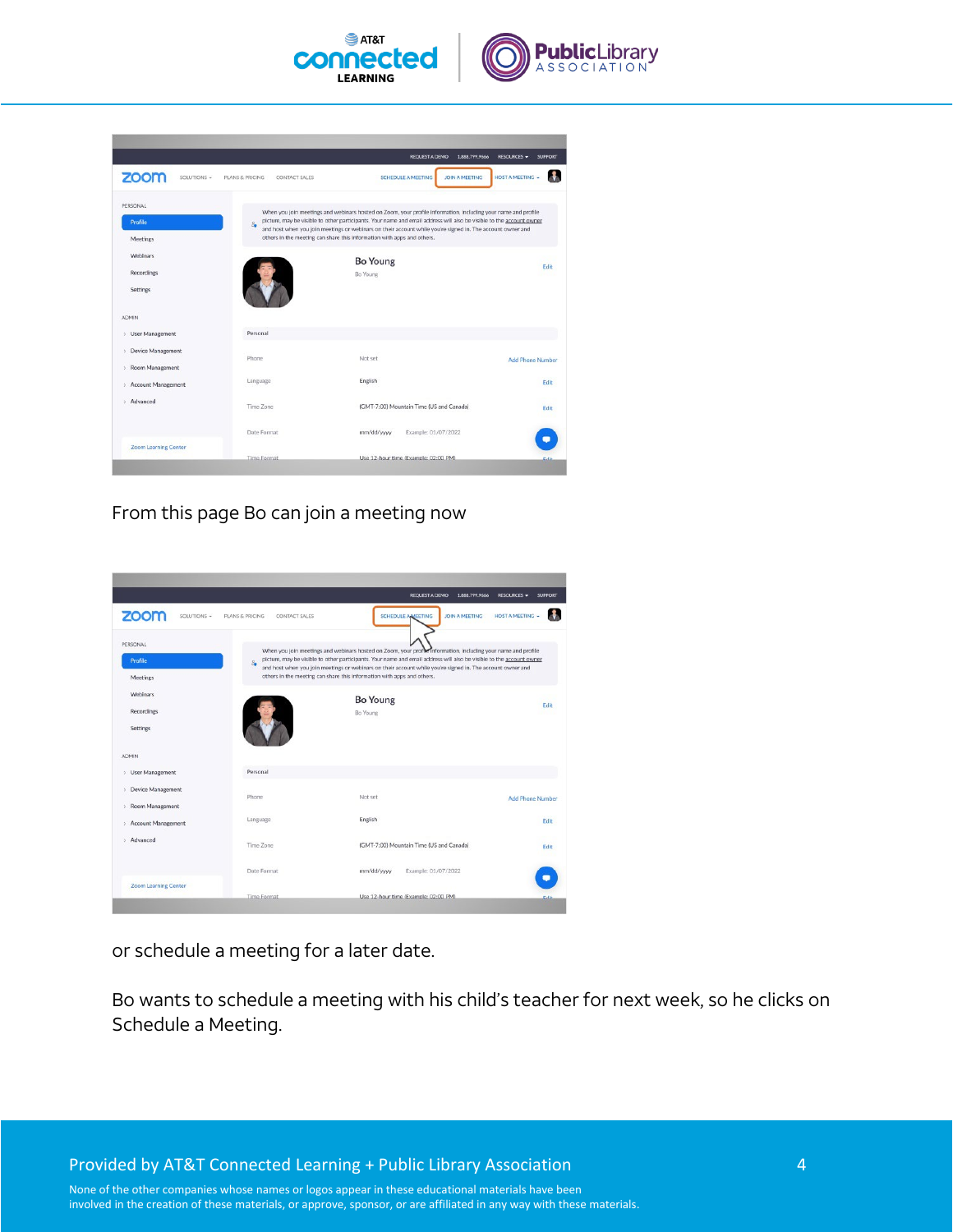

| zoom<br>SOLUTIONS -                | PLANS & PRICING         | <b>HOST A MEETING -</b><br>CONTACT SALES<br><b>SCHEDULE A MEETING</b><br><b>JOIN A MEETING</b> |
|------------------------------------|-------------------------|------------------------------------------------------------------------------------------------|
| PERSONAL                           | < Back to Meetings      |                                                                                                |
| Profile                            | <b>Schedule Meeting</b> |                                                                                                |
| <b>Meetings</b><br><b>Webinars</b> | Topic                   | Ms. Brown and Bo Young Meeting<br>囤                                                            |
| Recordings                         |                         | + Add Description                                                                              |
| Settings                           | When                    | ● 01/07/2022<br>2:00<br>PM<br>v<br>w                                                           |
| <b>ADMIN</b>                       | <b>Duration</b>         | $\circ$<br>$\,$ 1 $\,$<br>hr<br>v.<br>Ù.<br>min                                                |
| > User Management                  |                         | Your Zoom Basic plan has a 40-minute time limit on meetings with 3 or more participants.       |
| Device Management<br>$\mathbf{y}$  |                         | Upgrade now to enjoy unlimited group meetings. Upgrade Now                                     |
| Room Management<br>$\mathcal{F}$   |                         | Do not show this message again                                                                 |
| > Account Management               | Time Zone               | (GMT-7:00) Mountain Time (US and Canada)<br>$\checkmark$                                       |
| Advanced<br>s.                     |                         | Recurring meeting                                                                              |
|                                    | Meeting ID.             | Conerate Automatically<br>Personal Meeting ID 475 903 7780                                     |
| <b>Zoom Learning Center</b>        | Save<br>Cancel          |                                                                                                |

The schedule meeting form displays.

Bo enters the Topic,

|                                          |                         | <b>REQUEST A DEMO</b><br>1.888.799.9666<br><b>RESOURCES -</b><br><b>SUPPORT</b>              |
|------------------------------------------|-------------------------|----------------------------------------------------------------------------------------------|
| zoom<br>SOLUTIONS -                      | PLANS & PRICING         | <b>HOST A MEETING</b><br>CONTACT SALES<br><b>SCHEDULE A MEETING</b><br><b>JOIN A MEETING</b> |
| PERSONAL                                 | < Back to Meetings      |                                                                                              |
| Profile<br><b>Meetings</b>               | <b>Schedule Meeting</b> |                                                                                              |
| <b>Webinars</b>                          | Topic                   | Ms. Brown and Bo Young Meeting<br>囤                                                          |
| Recordings                               |                         | + Add Description                                                                            |
| Settings                                 | When                    | ■ 01/14/2022<br>2:00<br>PM<br>U<br>w                                                         |
| <b>ADMIN</b>                             | Duration                | $\mathbf{1}$<br>$v$ hr 0<br>min<br>w.                                                        |
| > User Management                        |                         | Your Zoom Basic plan has a 40-minute time limit on meetings with 3 or more participants.     |
| > Device Management<br>> Room Management |                         | Upgrade now to enjoy unlimited group meetings. Upgrade Now<br>Do not show this message again |
| > Account Management                     | Time Zone               | (GMT-7:00) Mountain Time (US and Canada)<br>$\checkmark$                                     |
| > Advanced                               |                         | Recurring meeting                                                                            |
|                                          | Meeting ID.             | Conerate Automatically<br>Personal Meeting ID 475 903 7780                                   |
| <b>Zoom Learning Center</b>              | Cancel<br>Save          |                                                                                              |

the date and meeting start time,

Provided by AT&T Connected Learning + Public Library Association 5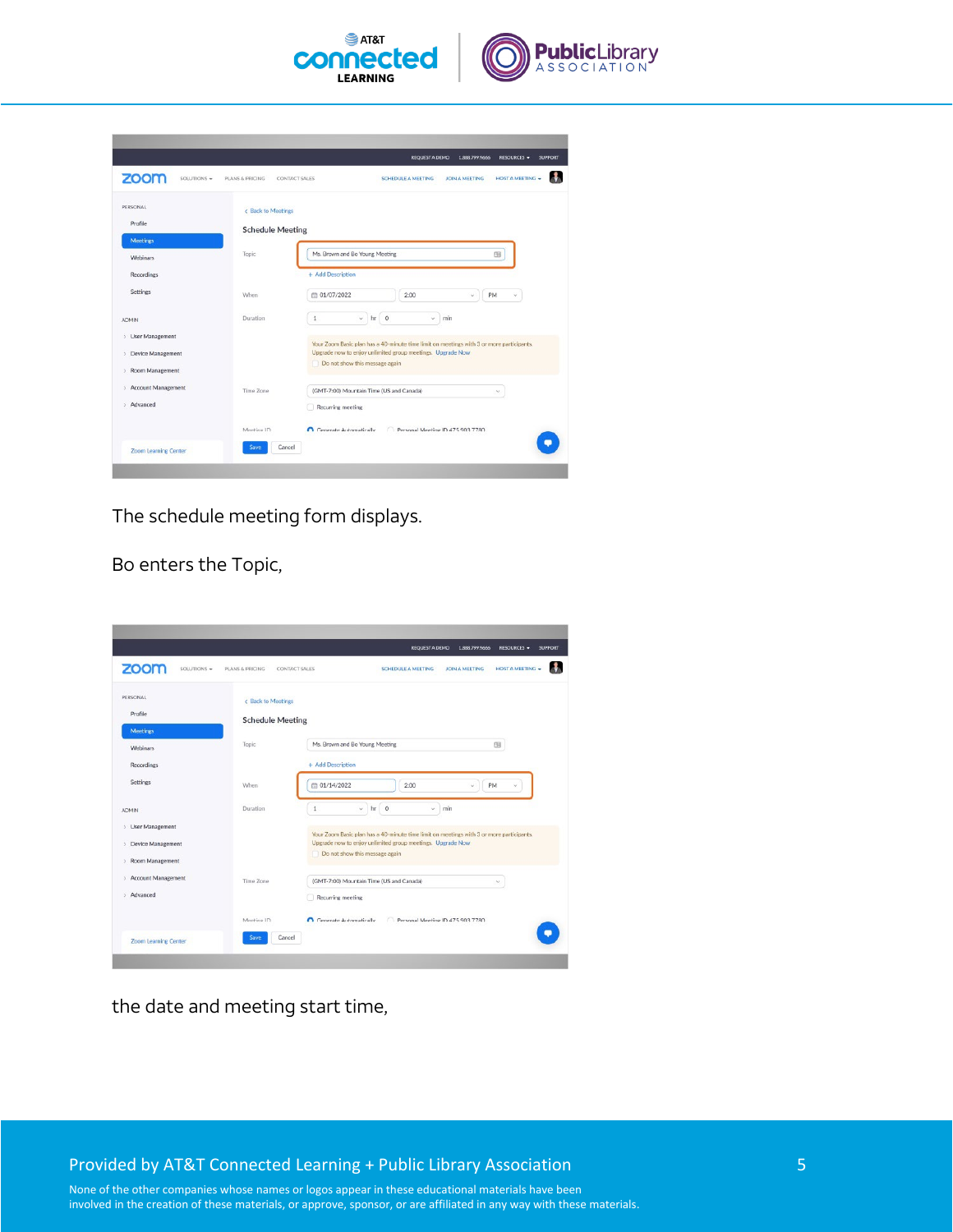

| zoom<br>SOLUTIONS +                      | PLANS & PRICING         | <b>HOST A MEETING +</b><br>CONTACT SALES<br><b>SCHEDULE A MEETING</b><br><b>JOIN A MEETING</b> |
|------------------------------------------|-------------------------|------------------------------------------------------------------------------------------------|
| PERSONAL<br>Profile                      | < Back to Meetings      |                                                                                                |
| <b>Meetings</b>                          | <b>Schedule Meeting</b> |                                                                                                |
| <b>Webinars</b>                          | Topic                   | Ms. Brown and Bo Young Meeting<br>囤                                                            |
| Recordings                               |                         | + Add Description                                                                              |
| Settings                                 | When                    | ■ 01/14/2022<br>2:00<br>PM<br>$\omega$<br>$\sim$                                               |
| <b>ADMIN</b>                             | <b>Duration</b>         | $\circ$<br>30<br>$\omega$<br>hr<br>ù.<br>min                                                   |
| > User Management                        |                         | Your Zoom Basic plan has a 40-minute time limit on meetings with 3 or more participants.       |
| <b>Device Management</b><br>$\mathbf{y}$ |                         | Upgrade now to enjoy unlimited group meetings. Upgrade Now                                     |
| > Room Management                        |                         | Do not show this message again                                                                 |
| > Account Management                     | Time Zone               | (GMT-7:00) Mountain Time (US and Canada)<br>ü                                                  |
| Advanced<br>s.                           |                         | Recurring meeting                                                                              |
|                                          | Meeting ID.             | Personal Meeting ID 475 903 7780<br>Conerate Automatically                                     |
| <b>Zoom Learning Center</b>              | Cancel<br><b>Save</b>   |                                                                                                |

and the duration of the meeting.

| zoom<br>SOLUTIONS -                | PLANS & PRICING         | <b>HOST A MEETING +</b><br>CONTACT SALES<br><b>SCHEDULE A MEETING</b><br><b>JOIN A MEETING</b> |
|------------------------------------|-------------------------|------------------------------------------------------------------------------------------------|
| PERSONAL                           | < Back to Meetings      |                                                                                                |
| Profile                            | <b>Schedule Meeting</b> |                                                                                                |
| Meetings<br><b>Webinars</b>        | Topic                   | My Meeting<br>田                                                                                |
| Recordings                         |                         | + Add Description                                                                              |
| Settings                           | When                    | ● 01/07/2022<br>2:00<br>PM<br>$\mathcal{G}$                                                    |
| <b>ADMIN</b>                       | Duration                | $hr$ 0<br>$\mathbf{1}$<br>v.<br>$\omega$<br>min                                                |
| > User Management                  |                         | Your Zoom Basic plan has a 40-minute time limit on meetings with 3 or more participants.       |
| Device Management<br>$\mathcal{Y}$ |                         | Upgrade now to enjoy unlimited group meetings. Upgrade Now                                     |
| Room Management<br>$\mathcal{F}$   |                         | Do not show this message again                                                                 |
| > Account Management               | Time Zone               | (GMT-7:00) Mountain Time (US and Canada)<br>$\sim$                                             |
| > Advanced                         |                         | Recurring meeting                                                                              |
|                                    | Meeting ID              | Conceste Automatically<br>Personal Meeting ID 475 903 7780                                     |

Once the information is entered, Bo clicks "Save"

Provided by AT&T Connected Learning + Public Library Association 6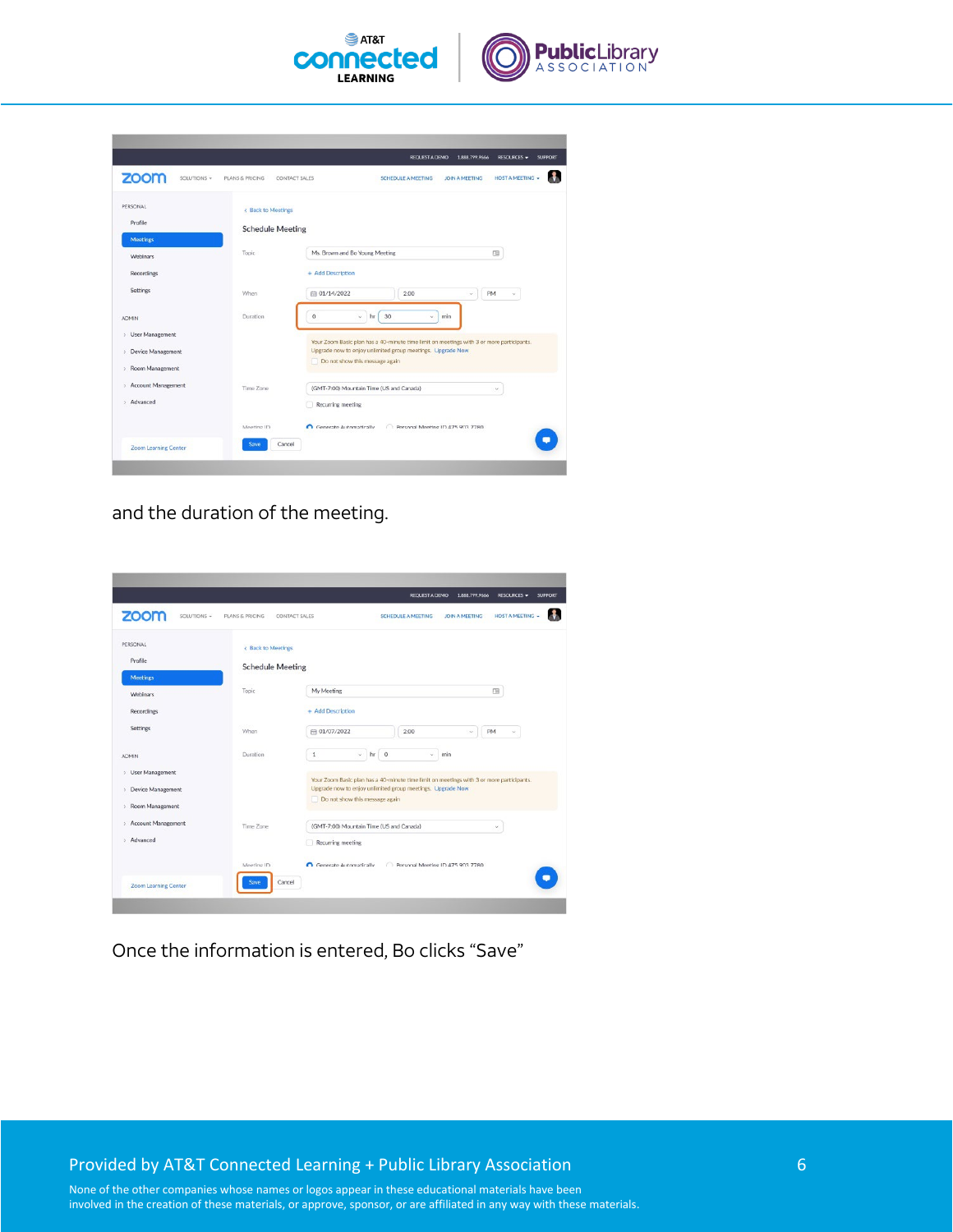



and the meeting is scheduled!

Bo can add the event to his calendar.

## Provided by AT&T Connected Learning + Public Library Association 7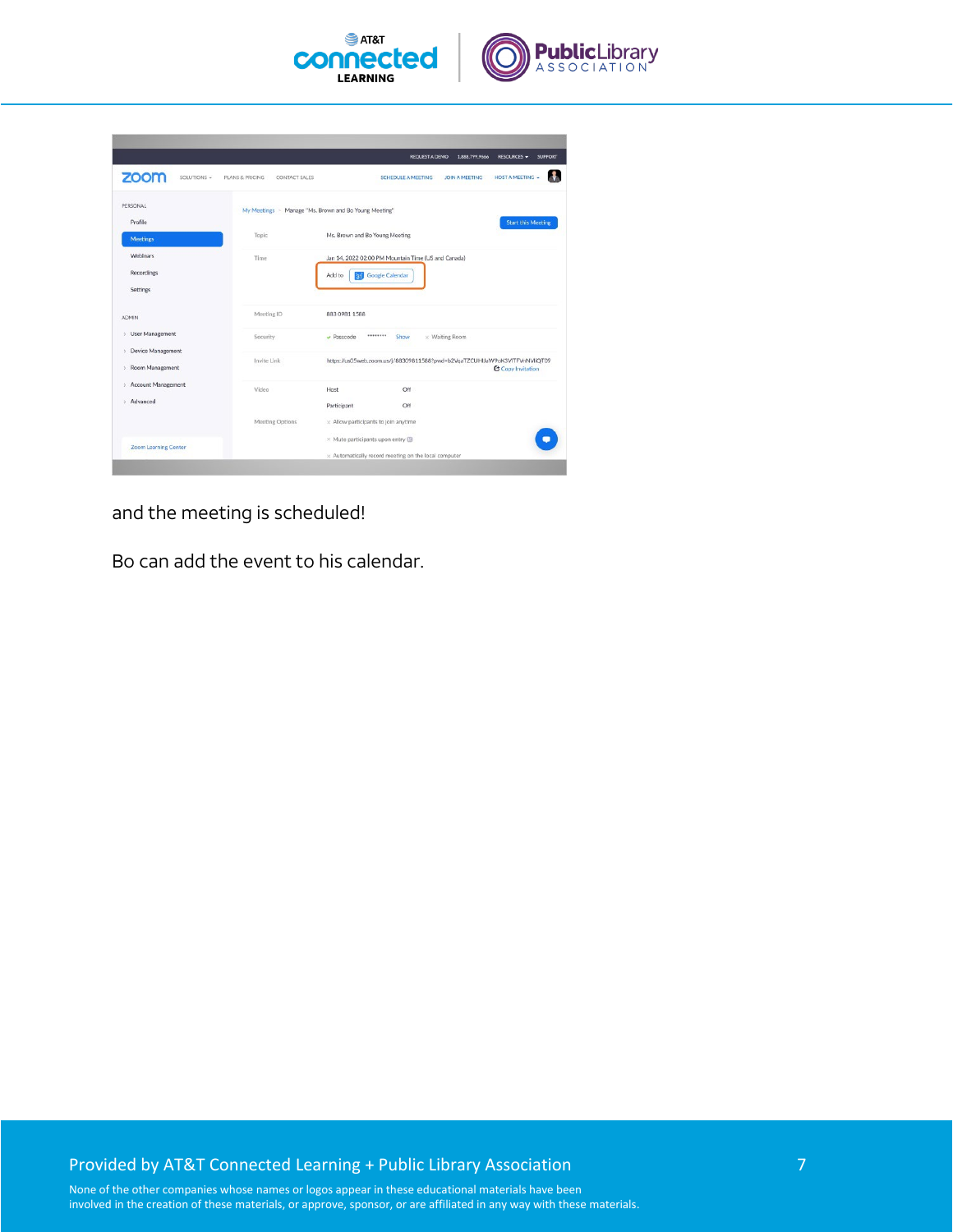

|                                                                            |                                  | <b>SUPPORT</b><br><b>REQUEST A DEMO</b><br>1.888.799.9666<br><b>RESOURCES -</b>                  |
|----------------------------------------------------------------------------|----------------------------------|--------------------------------------------------------------------------------------------------|
| zoom<br>SOLUTIONS -                                                        | PLANS & PRICING<br>CONTACT SALES | <b>HOST A MEETING</b><br><b>SCHEDULE A MEETING</b><br><b>JOIN A MEETING</b>                      |
| <b>PERSONAL</b>                                                            |                                  | My Meetings > Manage "Ms. Brown and Bo Young Meeting"                                            |
| Profile                                                                    |                                  | <b>Start this Meeting</b>                                                                        |
| <b>Meetings</b>                                                            | Topic                            | Ms. Brown and Bo Young Meeting                                                                   |
| Webinars                                                                   | Time                             | Jan 14, 2022 02:00 PM Mountain Time (US and Canada)                                              |
| Recordings                                                                 |                                  | Google Calendar<br>Add to<br>31                                                                  |
| Settings                                                                   |                                  |                                                                                                  |
| <b>ADMIN</b>                                                               | Meeting ID                       | 883 0981 1588                                                                                    |
| <b>User Management</b><br>$\mathcal{F}$                                    | Security                         | <br>x Waiting Room<br>$\blacktriangleright$ Passcode<br>Show                                     |
| <b>Device Management</b><br>$\boldsymbol{\gamma}$<br>Room Management<br>s. | Invite Link                      | https://us05web.zoom.us/j/88309811588?pwd=b2VqaTZCUHbavv7oic3vTT vn vviiqTQ<br>C Copy Invitation |
| > Account Management                                                       | Video                            | Off<br>Host                                                                                      |
| > Advanced                                                                 |                                  | Off<br>Participant                                                                               |
|                                                                            | Meeting Options                  | $\times$ Allow participants to join anytime                                                      |
| <b>Zoom Learning Center</b>                                                |                                  | $\times$ Mute participants upon entry $\times$                                                   |
|                                                                            |                                  | $\times$ Automatically record meeting on the local computer                                      |

He can also copy the meeting information by clicking the "Copy Invitation" button.



This allows him to copy the invitation and paste the information into an email

Provided by AT&T Connected Learning + Public Library Association 8